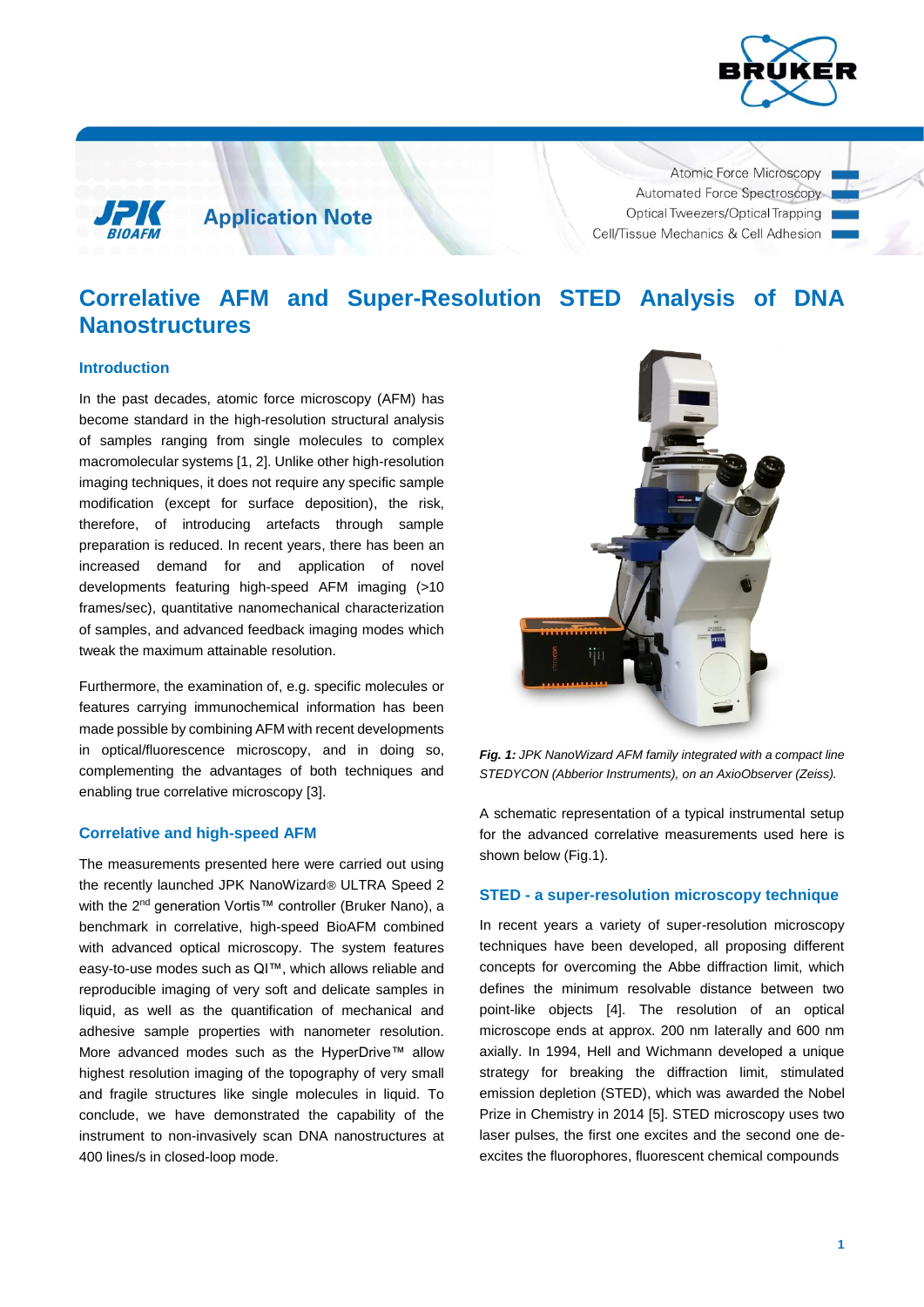

*Fig. 2: Principle of combined AFM and STED microscopy. The "donut" shape of the encircling depletion (STED) laser confines the spot of effective fluorescence*

that can re-emit light upon light excitation. The excitation laser focus scans the sample, whereas the depletion donutshaped STED beam switches off the fluorophores at the rim of the focal point, thus confining the spot of effective fluorescence (Fig. 2). Increasing the intensity of the STED beam reduces the full width at half maximum (FWHM) of the effective focal spot  $d_{STED}$  as shown below:

$$
d_{\text{STED}} = \lambda / \left( 2n \sin \alpha \sqrt{1 + I/I_S} \right)
$$

with  $\lambda$  being the wavelength,  $n$  - refractive index of the medium,  $\alpha$  - the half-aperture angle of the objective,  $I$ depletion STED beam intensity, and  $I_s$  – characteristic saturation intensity for a particular fluorophore at which the emitted fluorescence is reduced by a factor of  $1/e$ .

# **DNA as a nanoscale building block**

Deoxyribonucleic acid (DNA) is a polymer that chemists dream of. Its inherent structure is based on four organic bases that comprises two alpha-helical strands held together by hydrogen bonds [6]. Following a certain complementarity code, the sequences in the strands not only bind to one another, but also create numerous possibilities for (non)-directed self-assembly into intricate shapes and structures on the nanoscale [7]. The sequence of a DNA strand defines the way it assembles, which allows the prediction/modelling of the final structure a DNA molecule will adopt *in vitro*. By using specific sequences, one or several DNA strands can be forced to assemble into complex architectures. Seeman laid the foundation for exploiting DNA for nanotechnology and described several strategies for the formation of complex DNA structures [8]. The ongoing development of novel design strategies increases the diversity of structures and their applications in many fields. For instance, Ackermann et al. presented rotaxanes made from DNA, opening new possibilities for research into molecular machines and synthetic biology [9, 10]. Benson et al. demonstrated an automated technique for converting digitally generated flat sheet meshes into scaffolded DNA structures [11].

#### **DNA-based nanorulers**



*Fig. 3: Correlative AFM of DNA Nanorulers. (a, b) are STED measurements of the corresponding SIM 160R and STED 70R nanorulers, measured in TAE-1x (Mg) buffer. Insets are sketches of GATTAquant nanorulers with different mark-to-mark distances (70-160 nm, both labelled with Atto647N), reproduced with permission from [15]. (c, d) show bi-sigmoidal Gaussian fits of the intensity signal along the signified cross-sections in (a, b). (e, f) Optical correlation of the consecutively acquired STED and AFM images of the DNA nanorulers. (g, h) QI topography channels of the AFM images used for the overlays in (e, f), showing the linearized structure of the DNA nanorulers (z-scale: 10 nm)*

Another application is the use of DNA origami structures as calibration standards for 2D and 3D super-resolution optical microscopes [12–14]. Commercially available DNA-based rulers, used for the quantification and calibration of super-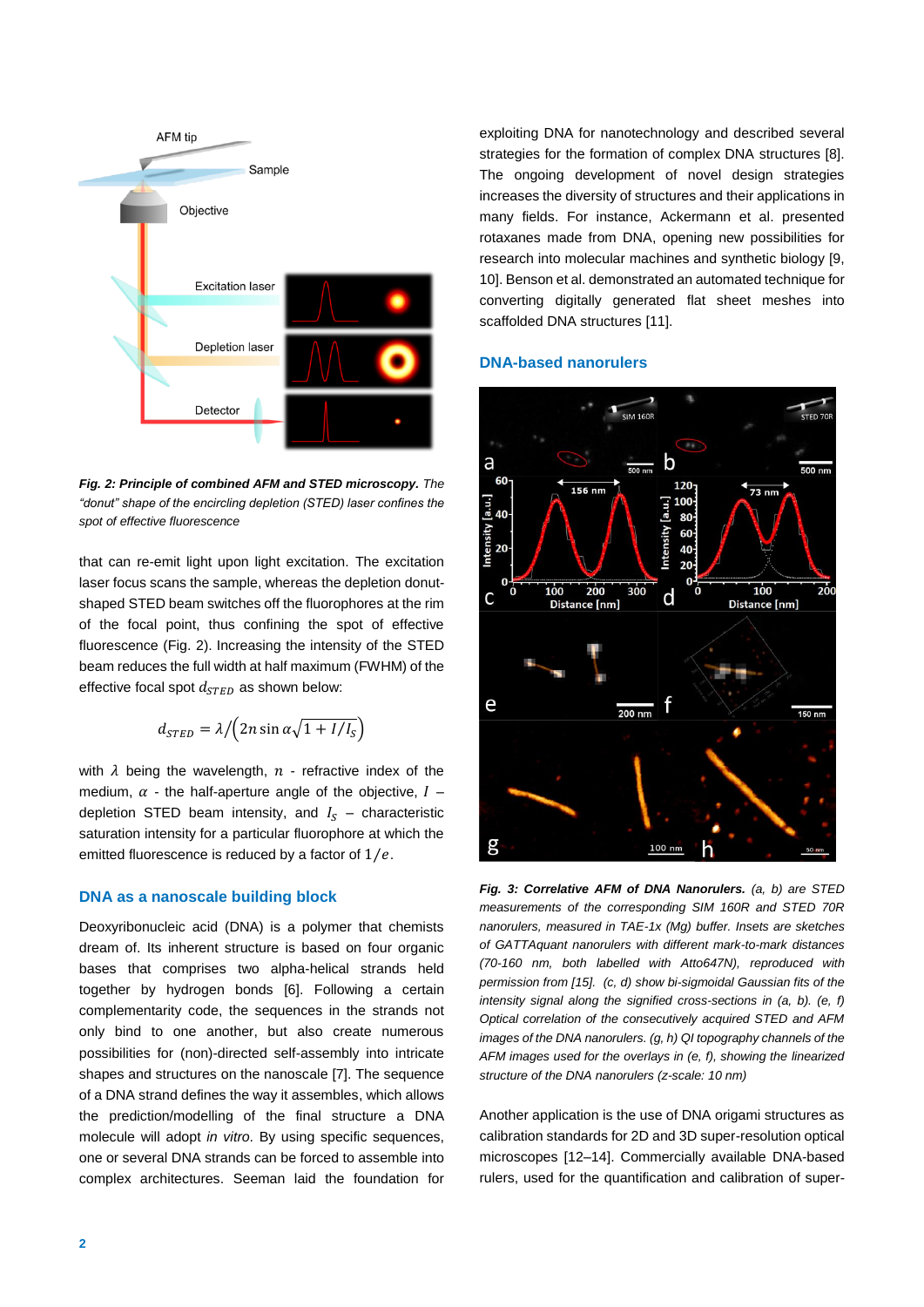resolution systems and with a precision of just a few nanometers, are available in different forms with varying fluorophore spacings, fluorescence tags, as well as nanostructure shape and size [15]. To demonstrate the compatibility of such structures for corelative AFM measurements, we used commercially available STED nanorulers (GATTAquant GmbH), which are rod-shaped and modified with dye molecules placed at defined distances along the rod (Fig. 3 a, b).

## **DNA-based origami**



*Fig. 4: Characterisation of GATTA-AFM rectangular origami. (a-inset) Sketch of а DNA rectangular origami (GATTA-AFM) with the theoretical locations for the Atto647N fluorophores, reproduced with permission from [15]. (a) STED measurement of the corresponding signal from DNA rectangles carrying a fluorophore and measured in TAE-1x (Mg) buffer. (b) Fast amplitude modulation (AM) AFM image of a DNA origami lattice (without a fluorophore) recorded at 10 lines/s. The inset represents a cross-section across the central ladder seam of the DNA nanostructure (Z-scale: 2 nm). (c) Fast phase modulation (PM) AFM image of a DNA origami lattice carrying Atto647N labels, recorded at 10 lines/s. The inset signifies the locations along the lattice which are supposedly carrying the fluorescent tags (Z-scale: 3 nm)*

In certain scenarios, it is advantageous to use both an optical and an AFM calibration standard. In this work, we used a new rectangular origami (NRO) design with the dimensions 100 x 70 nm [14]. Such structures are commercially available as GATTA-AFM, in which case they selectively carry two diagonally spaced Atto647N fluorophore populations (Fig. 4a - inset). The STED signal from such structures is shown in Fig. 4a. The molecular substructure of such conformations is easily recognizable in AFM images due to their planar design and two characteristic hallmarks of their pattern (Fig. 4c). The first is the central ladder seam bridging the crossed halves of the design, which has a pitch of 6 nm, as stated in [15]. Secondly, there are six visible gaps in the NRO lattice (labelled here with circles), which are introduced via shortened staple strands, as designated binding sites for other molecules [14]. The NRO design carrying fluorophores was analysed with phase-modulation AFM (HyperDriveTM) and is shown here in Fig. 4c. According to the manufacturer, each binding locus (20 x 20 nm) on the lattice is hybridised by 12-15 ssDNA. These locations are clearly visible at each end, however, due to their length (25 bp), they exhibit a certain hydrodynamic radius fluctuation which prevents a clear resolution of the NRO lattice.

#### **High-speed imaging of DNA origami**

High-speed applications are an ongoing development in the repertoire of AFM and have been found to be particularly interesting in the characterization of kinetic and dynamic processes. In the case of DNA origami, such events could be the (non-)assisted self-assembly of surface structures and lattices, or simply the binding of specific single molecules and cargo. Here, we studied the NRO lattices (without fluorophores) with high-speed AFM (Fig. 5).



*Fig. 5: High-speed AFM images of R80 DNA Origami. Both images (256 x 256 pixels) were recorded at 400 lines/s, resulting in a temporal resolution of ~1.6 frames/s. Z-scale in both images is 2 nm.*

The resulting AFM images show that it is possible to noninvasively study the molecular structures of the NRO at a line rate of 400 lines/s and with an image resolution of 256 x 256 pixels. The temporal resolution of 1.6 frames/s (fps) can be further increased to over 10 fps by applying the bi-directional scanning implemented in the NanoWizard ULTRA Speed 2, and/or by scaling down the line resolution. This would in turn make it possible to resolve dynamic events taking place on the millisecond scale.

#### **Conclusion**

We have successfully used the latest generation JPK NanoWizard ULTRA Speed 2 AFM to study DNA-based nanostructures with sub-molecular resolution *in vitro*.